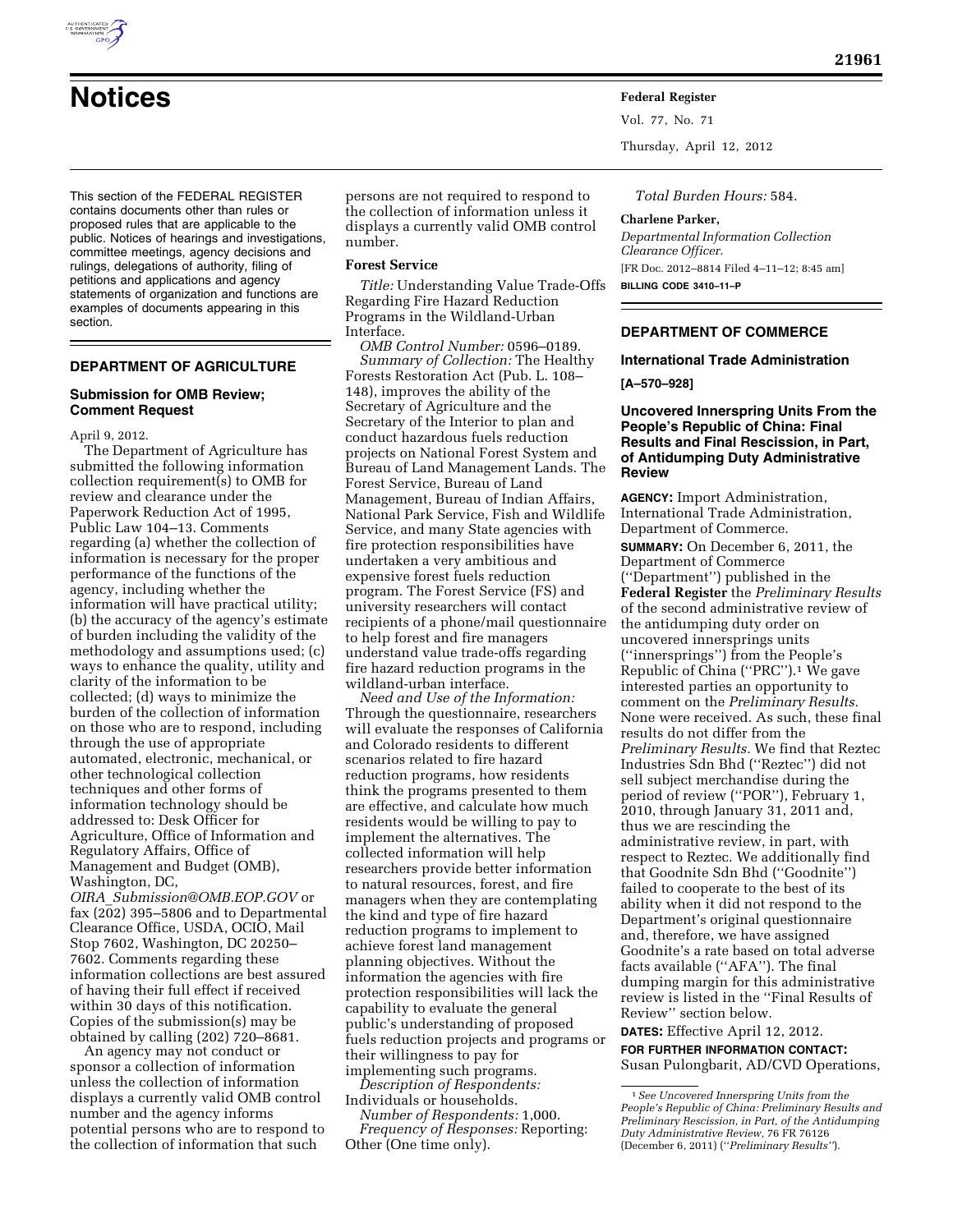Office 9, Import Administration, International Trade Administration, Department of Commerce, 14th Street and Constitution Avenue NW., Washington, DC 20230; telephone: (202) 482–4031.

#### **SUPPLEMENTARY INFORMATION:**

#### **Background**

As noted above, on December 6, 2011, the Department published in the **Federal Register** the *Preliminary Results*  of the administrative review of innersprings from the PRC. The Department did not receive comments from interested parties on the *Preliminary Results.* 

### **Changes Since the Preliminary Results**

We have not made any changes to the *Preliminary Results.* 

### **Scope of the Order**

The merchandise subject to the order is uncovered innerspring units composed of a series of individual metal springs joined together in sizes corresponding to the sizes of adult mattresses (*e.g.,* twin, twin long, full, full long, queen, California king and king) and units used in smaller constructions, such as crib and youth mattresses. All uncovered innerspring units are included in the scope regardless of width and length. Included within this definition are innersprings typically ranging from 30.5 inches to 76 inches in width and 68 inches to 84 inches in length. Innersprings for crib mattresses typically range from 25 inches to 27 inches in width and 50 inches to 52 inches in length.

Uncovered innerspring units are suitable for use as the innerspring component in the manufacture of innerspring mattresses, including mattresses that incorporate a foam encasement around the innerspring.

Pocketed and non-pocketed innerspring units are included in this definition. Non-pocketed innersprings are typically joined together with helical wire and border rods. Non-pocketed innersprings are included in this definition regardless of whether they have border rods attached to the perimeter of the innerspring. Pocketed innersprings are individual coils covered by a ''pocket'' or ''sock'' of a nonwoven synthetic material or woven material and then glued together in a linear fashion.

Uncovered innersprings are classified under subheading 9404.29.9010 and have also been classified under subheadings 9404.10.0000, 7326.20.0070, 7320.20.5010, or 7320.90.5010 of the Harmonized Tariff Schedule of the United States

(''HTSUS''). The HTSUS subheadings are provided for convenience and customs purposes only; the written description of the scope of the order is dispositive.

### **Final Partial Rescission**

In the *Preliminary Results,* the Department preliminarily rescinded the review with respect to Reztec.2 In this administrative review, Reztec reported that it had no shipments of subject merchandise to the United States during the POR. As a result, the Department issued a no-shipment inquiry to U.S. Customs Border and Protection (''CBP''), asking that CBP provide any information contrary to our preliminary findings of no entries of subject merchandise for merchandise manufactured and shipped by Reztec.3 We did not receive any response from CBP, thus indicating that there were no entries of subject merchandise into the United States exported by Reztec. After issuing the *Preliminary Results,* the Department did not receive any comments from interested parties regarding the rescission of this company. Therefore, the Department is rescinding the administrative review with respect to Reztec.

#### **Final Results of Review**

The dumping margin for the POR is as follows:

INNERSPRINGS FROM THE PRC

|                       | Margin<br>(percent) |
|-----------------------|---------------------|
| Goodnite <sup>4</sup> | 234.51              |

#### **Assessment**

Upon issuance of the final results, the Department will determine, and U.S. Customs and Border Protection (''CBP'') shall assess, antidumping duties on all appropriate entries. The Department intends to issue assessment instructions to CBP 15 days after the date of publication of the final results of review. Pursuant to 19 CFR 351.212(b)(1), we will calculate importer-specific (or customer) *ad valorem* duty assessment rates based on the ratio of the total amount of the dumping margins calculated for the

examined sales to the total entered value of those same sales. In accordance with 19 CFR 351.106(c)(2), we will instruct CBP to liquidate, without regard to antidumping duties, all entries of subject merchandise during the POR for which the importer-specific assessment rate is zero or *de minimis.* 

### **Cash Deposit Requirements**

The following cash deposit requirements will be effective upon publication of the final results of this administrative review for all shipments of the subject merchandise from the PRC entered, or withdrawn from warehouse, for consumption on or after the publication date, as provided by section 751(a)(2)(C) of the Act: (1) For previously investigated or reviewed PRC and non-PRC exporters not listed above that have separate rates, the cash deposit rate will continue to be the exporter-specific rate published for the most recent period; (2) for all PRC exporters of subject merchandise which have not been found to be entitled to a separate rate, the cash deposit rate will be the PRC-wide rate of 234.51 percent; (3) for all non-PRC exporters of subject merchandise which have not received their own rate, the cash deposit rate will be the rate applicable to the PRC exporters that supplied that non-PRC exporter; and (4) for Goodnite the cash deposit rate will be 234.51 percent. These deposit requirements, when imposed, shall remain in effect until further notice.

#### **Reimbursement of Duties**

This notice also serves as a final reminder to importers of their responsibility under 19 CFR 351.402(f)(2) to file a certificate regarding the reimbursement of antidumping duties prior to liquidation of the relevant entries during this POR. Failure to comply with this requirement could result in the Department's presumption that reimbursement of antidumping duties has occurred and the subsequent assessment of doubled antidumping duties.

### **Administrative Protective Orders**

In accordance with 19 CFR 351.305(a)(3), this notice also serves as a reminder to parties subject to administrative protective order (''APO'') of their responsibility concerning the return or destruction of proprietary information disclosed under the APO, which continues to govern business proprietary information in this segment of the proceeding. Timely written notification of the return/destruction of APO materials or conversion to judicial protective order is hereby requested.

<sup>2</sup>*See id.,* at 76127.

<sup>3</sup>*See* Memoranda to Michael Walsh, Director, AD/CVD/Revenue Policy & Programs, from Jim Doyle, Office Director, dated between October 28, 2010, to December 17, 2010, Request for U.S. Entry Documents: Certain Steel Nails from the People's Republic of China.

<sup>4</sup>The Department notes that this antidumping duty margin applies only to Goodnite's subject merchandise, which is limited to PRC-origin merchandise. *See Preliminary Results* at 76127.